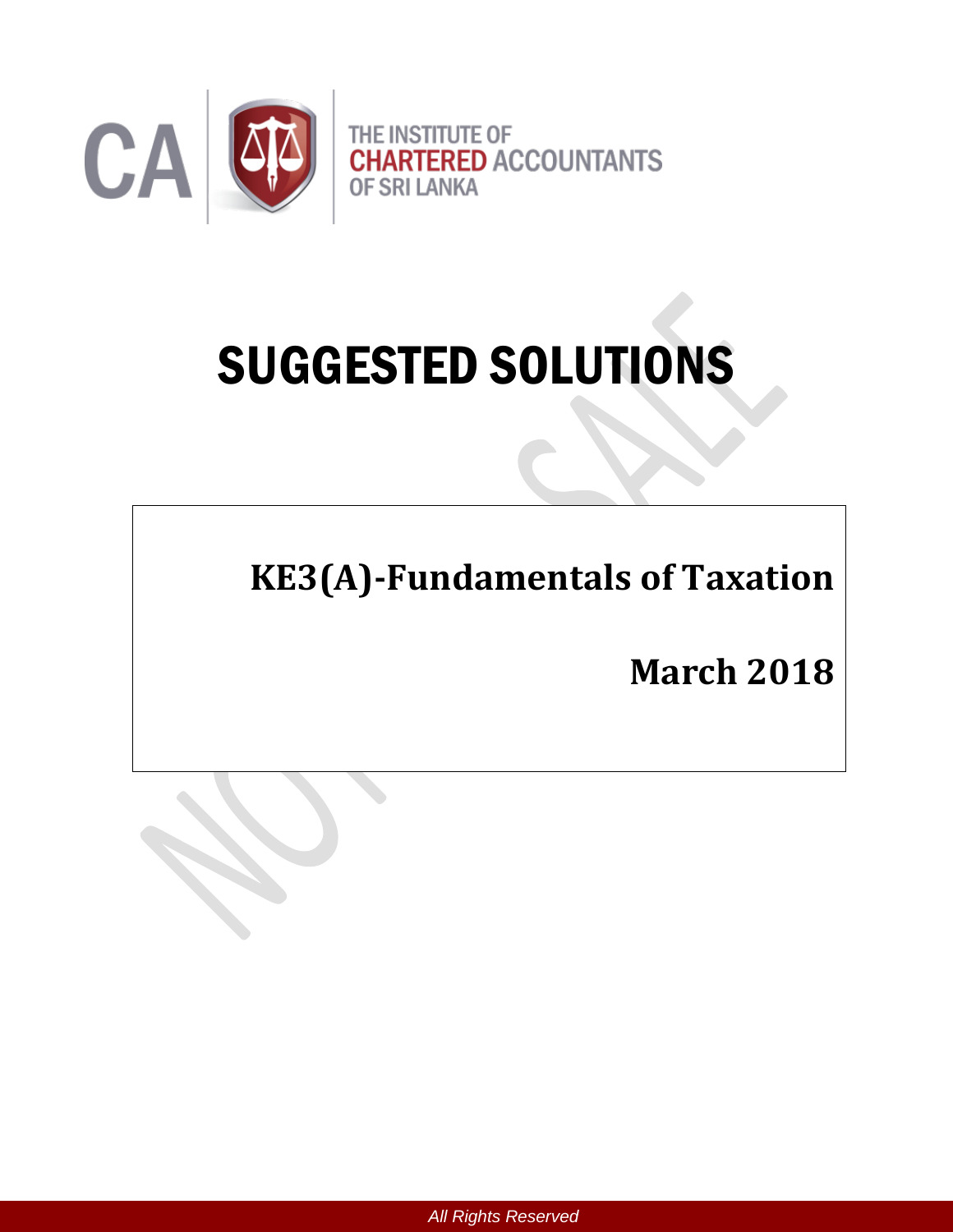# $\mathbf{u}$ ரிவு  $\mathbf{0}\mathbf{1}$

# $\omega$ விடை  $01$

1. (a) 1.1.

Relevant Learning Outcome/s: 3.1.2  $F$ ரியான விடை :  $B$ 

### 1.2.

Relevant Learning Outcome/s: 4.1.2 சரியான விடை : C

# 1.3.

Relevant Learning Outcome/s: 4.5.1 சரியான விடை : C

# 1.4.

Relevant Learning Outcome/s: 3.1.5 சரியான விடை : C

1.5.

Relevant Learning Outcome/s: 5.2.2  $F$ ரியான விடை :  $B$ 

 $(2 x 5 = 10 \text{ J} \cdot \text{J} \cdot \text{J} \cdot \text{J} \cdot \text{J} \cdot \text{J} \cdot \text{J} \cdot \text{J} \cdot \text{J} \cdot \text{J} \cdot \text{J} \cdot \text{J} \cdot \text{J} \cdot \text{J} \cdot \text{J} \cdot \text{J} \cdot \text{J} \cdot \text{J} \cdot \text{J} \cdot \text{J} \cdot \text{J} \cdot \text{J} \cdot \text{J} \cdot \text{J} \cdot \text{J} \cdot \text{J} \cdot \text{J} \cdot \text{J} \cdot \text{J} \cdot \text{J} \cdot$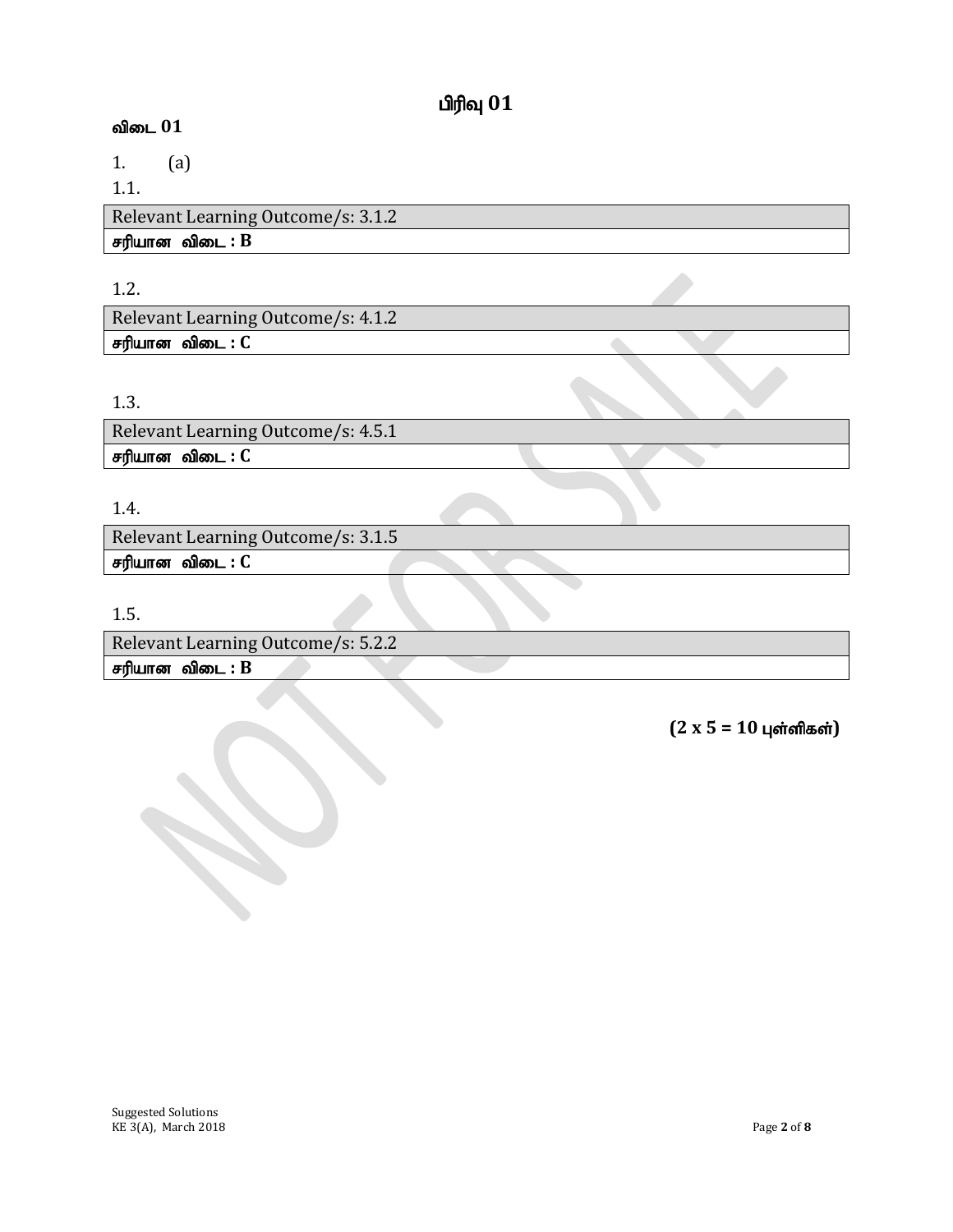1. (b)

## 1.6.

| Relevant Learning Outcome/s: 1.1.2                                                                                                                                   |
|----------------------------------------------------------------------------------------------------------------------------------------------------------------------|
| நோ்வரிகள் வரிசெலுத்துவோரால் நேரடியாக அரசாங்கத்திற்கு செலுத்தப்படும்.<br>நேரில்<br>$\bullet$<br>வரிகள் வரிவிதிக்கப்படுபவர் அல்லாத ஒருவரால் சேகரிக்கப்படுவதாகும்.      |
| நோ் வரியில் வரிச்சுமை வேறொருவருக்கு சுமத்தப்பட முடியாது.<br>நேரில் வரியாயின்<br>$\bullet$<br>வரிச்சுமை இறுதி நுகர்வோருக்கு சுமத்தப்படக் கூடியது.                     |
| தன்னார்வ ஒத்திசைவு (voluntary compliance) இருந்தாலன்றி நேர்வரிகளின் சேகரிப்புக்<br>$\bullet$<br>கிரயம் அதிகமாகும். நேரில் வரிகளின் சேகரிப்புக் கிரயம் குறைவானதாகும். |

 $\bullet$  பொதுவாக நோ் வரிகள் வளா்ச்சிமுறை (progressive) வரிகளாக உள்ளதுடன் நேரில் வரிகள் குறைவடைந்து செல்லும் தாக்கம் (regressive impact) உடையவையாகும்.

# 1.7

| Relevant Learning Outcome/s: 2.3.1 |                 |  |
|------------------------------------|-----------------|--|
| வாடகையிலிருந்து சட்டநியதி வருமானம் | $= 2,000,000$   |  |
| கூட்டு: பிள்ளையின் வருமானம்        | $= 595,000$     |  |
| மொத்த கூட்டிய சட்டநியதி வருமானம்   | $= 2,595,000$   |  |
| கழி: வட்டி                         | $=$ $(124,000)$ |  |
| வரிமதிப்பு வருமானம்                | $= 2,471,000$   |  |
| கழி: தகைமைக் கொடுப்பனவு            |                 |  |
| தனிப்பட்ட விலக்கெல்லை              | $= (500,000)$   |  |
| வரிவிதி வருமானம்                   | $= 1,971,000$   |  |
|                                    |                 |  |

# 1.8.

| Relevant Learning Outcome/s: 5.1.2                                     |                              |  |  |
|------------------------------------------------------------------------|------------------------------|--|--|
| Compute tax payable for a given straightforward, non-complex scenario. |                              |  |  |
| மொத்தவழங்கல்கள்                                                        | $= 4,200,000$                |  |  |
| கழி: விலக்களிக்கப்பட்ட வழங்கல்கள்                                      | $= (500,000)$                |  |  |
| வரியிடற்தகு வழங்கல்கள்                                                 | $= 3,700,000$                |  |  |
|                                                                        |                              |  |  |
| $3,700,000 \ @ \ 15\%$<br>வெளியீட்டு வரி                               | 555,000<br>$\equiv$ $\equiv$ |  |  |
| கழி: உள்ளீட்டு வரி                                                     | (320,000)<br>$=$             |  |  |
| செலுத்தவேண்டிய பெறுமதி சேர் வரி                                        | 235,000                      |  |  |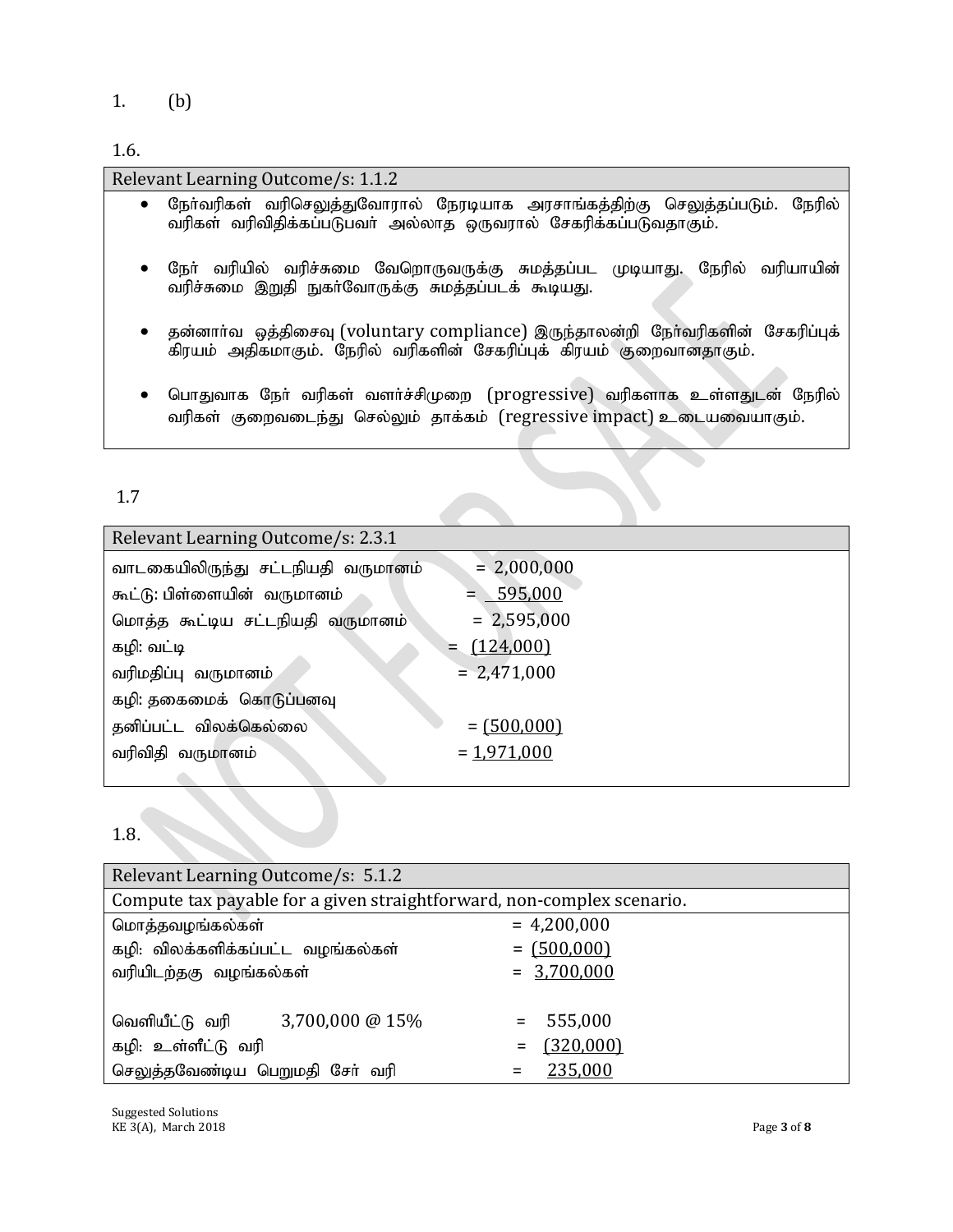1.9.

#### Relevant Learning Outcome/s: 4.2.1

- $\bullet$  எந்தவொரு வரிமதிப்பாண்டிற்கும் செலுத்தவேண்டிய வரியை செலுத்தாமை.
- $\bullet$  உரிய தொகைக்கு குறைவாக வரி செலுத்தியிருத்தல்.

1.10.

| Relevant Learning Outcome/s: 5.2.4        |                                                                               |  |  |
|-------------------------------------------|-------------------------------------------------------------------------------|--|--|
| (i)                                       | 2017 பெப்ரவரி 20ந் திகதி அல்லது அதற்கு முன்                                   |  |  |
|                                           | 2017 மார்ச் 20ந் திகதி அல்லது அதற்கு முன்                                     |  |  |
| 2017 ஏப்ரல் 20ந் திகதி அல்லது அதற்கு முன் |                                                                               |  |  |
|                                           |                                                                               |  |  |
| (ii)                                      | ஏப்ரல் 20ந் திகதி<br>அல்லது அதற்கு<br>முன் சமா்ப்பிக்கப்பட<br>2017<br>திரட்டு |  |  |
|                                           | வேண்டும்.                                                                     |  |  |

 $(2 \times 5 =$  மொத்தம்: 10 புள்ளிகள்)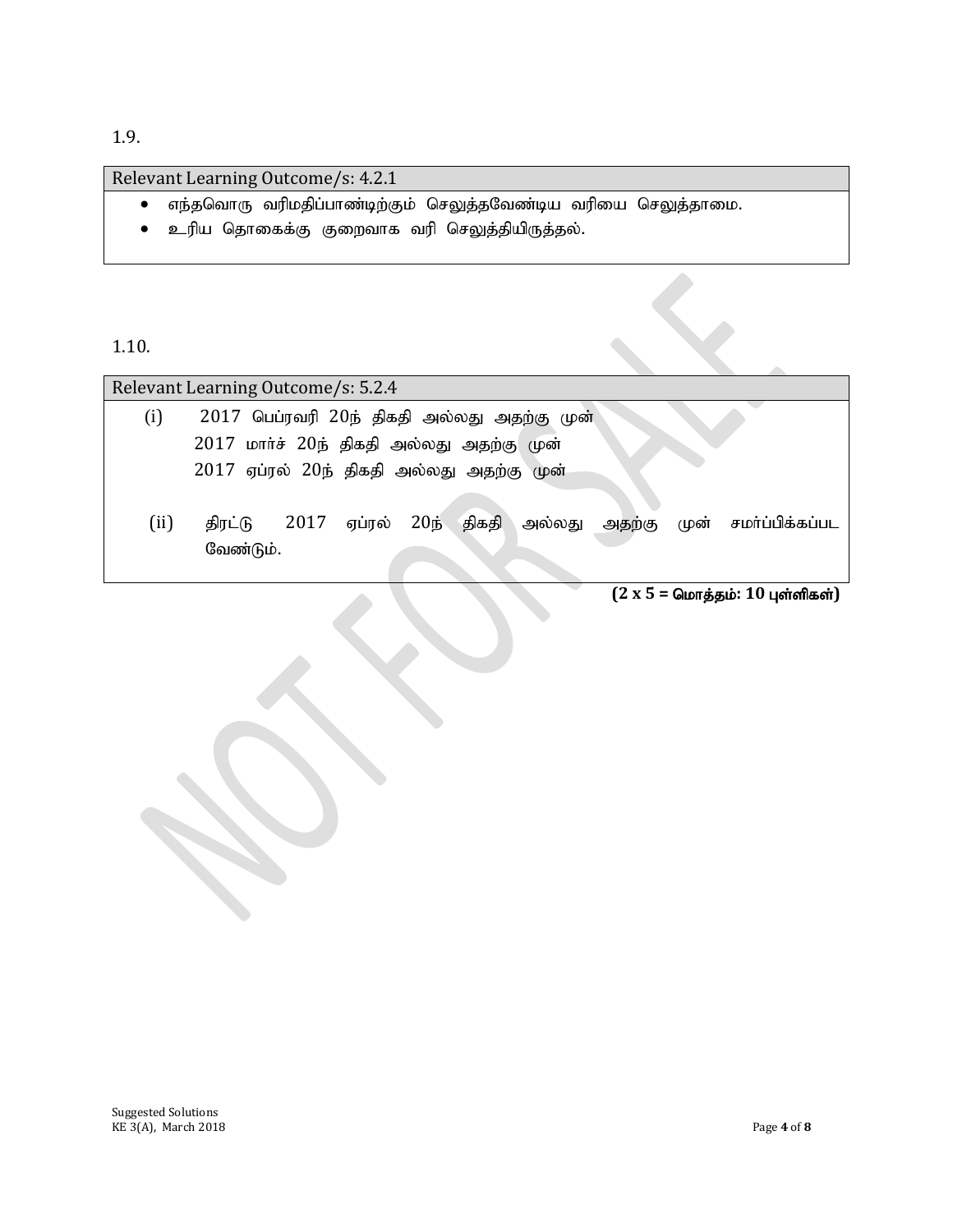| பிரிவு |  |
|--------|--|
|--------|--|

#### விடை 02

| Relevant Learning Outcome/s: 3.1                                                                   |             |             |  |
|----------------------------------------------------------------------------------------------------|-------------|-------------|--|
| வரையறுக்கப்பட்ட CS வேர்க்ஸ் (தனி) கம்பனியின வரிமதிப்பாண்டு 2016/17 க்கான<br>வருமான வரிக் கணிப்பீடு |             |             |  |
|                                                                                                    | ٠           |             |  |
| கணக்குகளின்படி நிகர இலாபம்                                                                         | 111,649,750 |             |  |
| கழி: வேறாக கணக்கிற்கொள்ளப்படும் ஏனைய<br>மூலகங்களிலிருந்து வருமானம்                                 |             |             |  |
| நிகர வட்டி வருமானம்                                                                                |             | 1,125,000   |  |
| பங்கிலாபம்                                                                                         |             | 392,400     |  |
| கூட்டு / கழி: அனுமதிக்கப்படாத / அனுமதிக்கப்பட்ட<br>செலவுகள்:                                       |             |             |  |
| பெறுமானத் தேய்வு                                                                                   | 8,254,650   |             |  |
| தேய்மான விடுதொகை (மூலதனப் படி)                                                                     |             | 170,000     |  |
| பணிக்கொடை ஏற்பாடு                                                                                  | 24,435,000  |             |  |
| செலுத்திய பணிக்கொடை                                                                                |             | 2,500,000   |  |
| அன்பளிப்பு                                                                                         | 750,000     |             |  |
|                                                                                                    | 145,089,400 | 4,187,400   |  |
| வியாபாரத்திலிருந்து செம்மையாக்கிய இலாபம்                                                           |             | 140,902,000 |  |
| கூட்டு: ஏனைய வருமான மூலங்கள்                                                                       |             |             |  |
| வட்டி வருமானம்                                                                                     |             |             |  |
| மொத்த வட்டி (1,125,000 x (100/90))                                                                 |             | 1,250,000   |  |
| <u>பிடித்து வைத்தல் வரி கழிக்கப்பட்டதனால் பங்கிலாபம்</u><br>வரிமதிப்பு வருமானத்தின் பகுதியாகாது    |             |             |  |
| மொத்த சட்டநியதி வருமானம்                                                                           |             | 142,152,000 |  |
| கழி: சட்டநியதிக் கழிப்பனவுகள்                                                                      |             |             |  |
| வரிமதிப்பு வருமானம்                                                                                |             | 142,152,000 |  |
| கழி: தகைமைக் கொடுப்பனவுகள்                                                                         |             |             |  |
| அங்கீகரிக்கப்பட்ட அறக்கொடைக்கு அன்பளிப்பு                                                          | 750,000     |             |  |
| வரிமதிப்பு வருமானத்தின் 1/5                                                                        | 28,430,400  |             |  |
| அல்லது ரூபா 500,000 இல் குறைந்த தொகைக்கு<br>மட்டுப்படுத்தப்பட்டது                                  | 500,000     |             |  |
|                                                                                                    |             | (500,000)   |  |
| வரிவிதி வருமானம்                                                                                   |             | 141,652,000 |  |
| வரிப் பரிப்பு:                                                                                     |             |             |  |
| வியாபார வருமானம் -140,902,000 × 12%                                                                |             | 16,908,240  |  |
| வட்டி வருமானம்- $(1,250,000 - 500,000) = 750,000 * 28\%$                                           |             | 210,000     |  |
|                                                                                                    |             | 17,118,240  |  |
| கழி: ஏற்கனவே அறவிட்ட வரிகள் -tax credits                                                           |             |             |  |
| $\text{ESC}$ – பொருளாதார சேவைக் கட்டணம்                                                            |             | (1,632,160) |  |
| பெயரளவிலான வரி வரவு                                                                                |             | (125,000)   |  |
| செலுத்தவேண்டிய மீதி வரி                                                                            |             | 15,361,080  |  |

 $\overline{(G\nu\sigma\phi)}$ தம்: 10 புள்ளிகள்)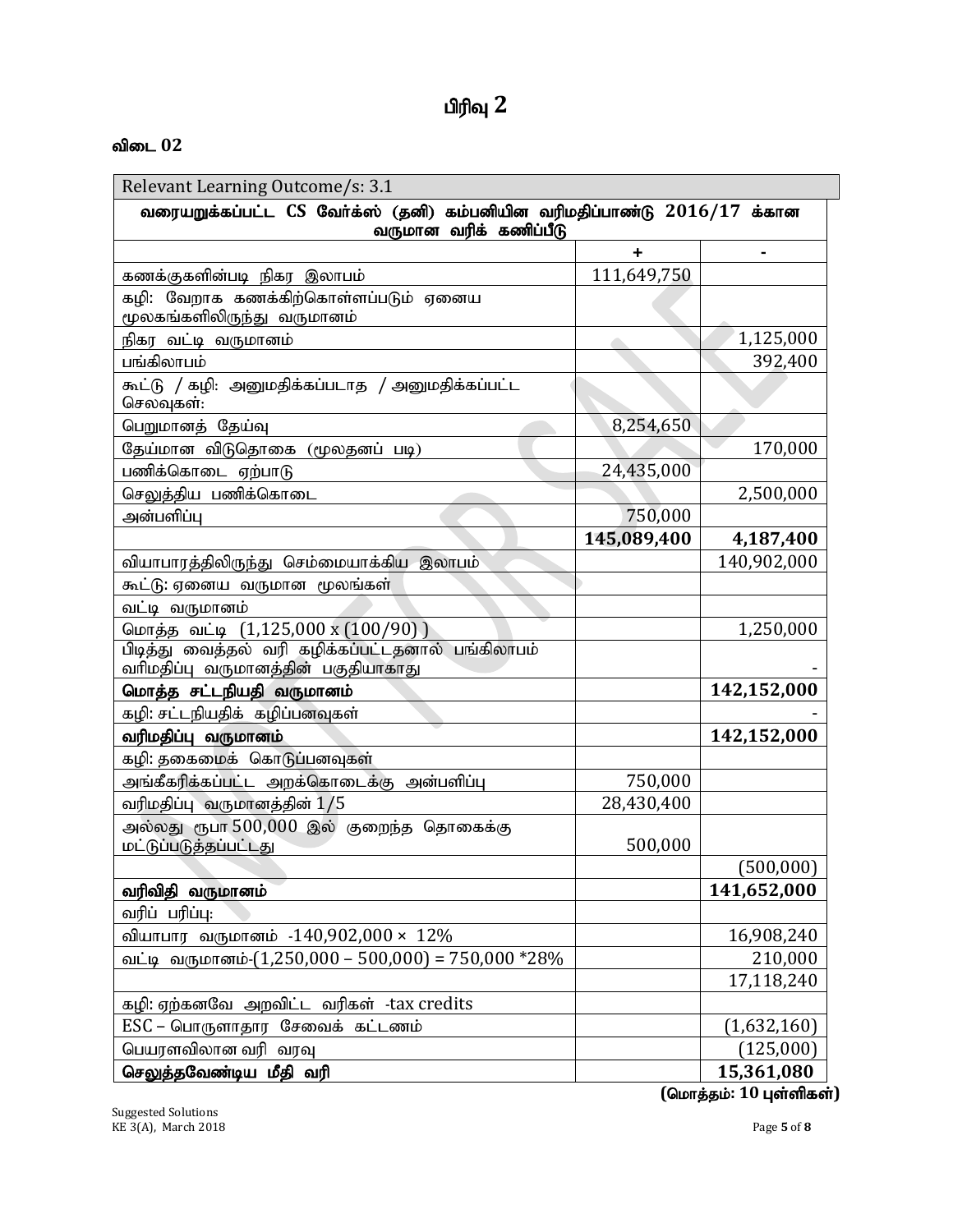# விடை 03

Relevant Learning Outcome/s: 2.2./ 2.3./ 2.4.

#### திரு செனவிரத்ன வரிமதிப்பாண்டு 2016/17 க்கு செலுத்தவேண்டிய வருமான வரிக் கணிப்பீடு

| தொழில் வருமானம்                                          |                 | ரூபா      |
|----------------------------------------------------------|-----------------|-----------|
| ஓய்வூதியம்                                               | விலக்களிப்பு    |           |
| சம்பளம் – 200,000 x 12                                   |                 | 2,400,000 |
| உபகாரக் கொடுப்பனவு                                       |                 | 200,000   |
| மோட்டார் வாகனத்திற்கான பயன் பெறுமதி (50,000*12)          | 600,000         |           |
| ஒரு வாகன தனிப்பட்ட பாவனைப் பெறுமதி                       | விலக்களிப்பு    |           |
| மனைவியின் மீளச்செலுத்திய வைத்தியக் கட்டணம்               |                 | 175,000   |
| வெளிநாட்டுப் பயிற்சி                                     | வரிவிதிப்பில்லை |           |
|                                                          |                 |           |
| தொழிலிலிருந்து சட்டநியதி வருமானம்                        |                 | 2,775,000 |
|                                                          |                 |           |
| ஆதன வருமானம்                                             |                 |           |
| நுகேகொட ஆதன நிகர ஆண்டுப் பெறுமதி                         |                 |           |
| =(சோலைவரி மதிப்பீடு – அதன் 25%)                          |                 |           |
| 1,200,000-300,000=900,000                                |                 |           |
|                                                          |                 |           |
| களுத்தறை ஆதன நிகர ஆண்டுப் பெறுமதி                        |                 |           |
| = $($ சோலைவரி மதிப்பீடு – அதன் 25%) 400,000- 100,000 =   |                 |           |
| 300,000                                                  |                 | 300,000   |
| ஒரு வீட்டின் நிகர ஆண்டுப் பெறுமதி விலக்களிக்கப்பட்டது.   |                 |           |
| முதலீடுகளிலிருந்து வருமானம்                              |                 |           |
| நிலையான வைப்பிலிருந்து – சிரேட்ட பிரசைகளுக்கு விலக்கு    | விலக்களிப்பு    |           |
| பங்குகள் விற்பனை மீதான இலாபம் –                          | விலக்களிப்பு    |           |
|                                                          |                 |           |
| அலகு நம்பிக்கை நிதியத்திலிருந்து பெற்ற பங்கிலாபம்        | விலக்களிப்பு    |           |
| நிரற்படுத்திய கம்பனியிலிருந்து பெற்ற நிகர பங்கிலாபம்     | இறுதியான வரி    |           |
|                                                          |                 |           |
| வியாபார வருமானம்                                         |                 |           |
| கணக்குகளின்படி நிகர இலாபம்                               | 1,184,500       |           |
| கூட்டு/( கழி):                                           |                 |           |
| போட்டோக்கொப்பி எந்திர விற்பனை நட்டம்                     | 65,000          |           |
| <u>ஏட்டுத் தேய்மான</u> ம்                                | 636,000         |           |
| .<br>போட்டோக்கொப்பி எந்திர விற்பனைமீது வரிவிதி<br>இலாபம் |                 |           |
| 250,000<br>விற்பனைப் பெறுவனவு                            |                 |           |
| (Tax W.D.V).<br>கழி: வரிக்கான ஏட்டப் பெறுமதி             |                 |           |
| கிரயம்<br>600,000                                        |                 |           |
| வரித் தேய்மானம்<br>(400,000)<br>(200,000)                |                 |           |
| 50,000<br>வரி இலாபம்                                     | 50,000          |           |
| அன்பளிப்பு                                               | 100,000         |           |

Suggested Solutions KE 3(A), March 2018 Page **6** of **8**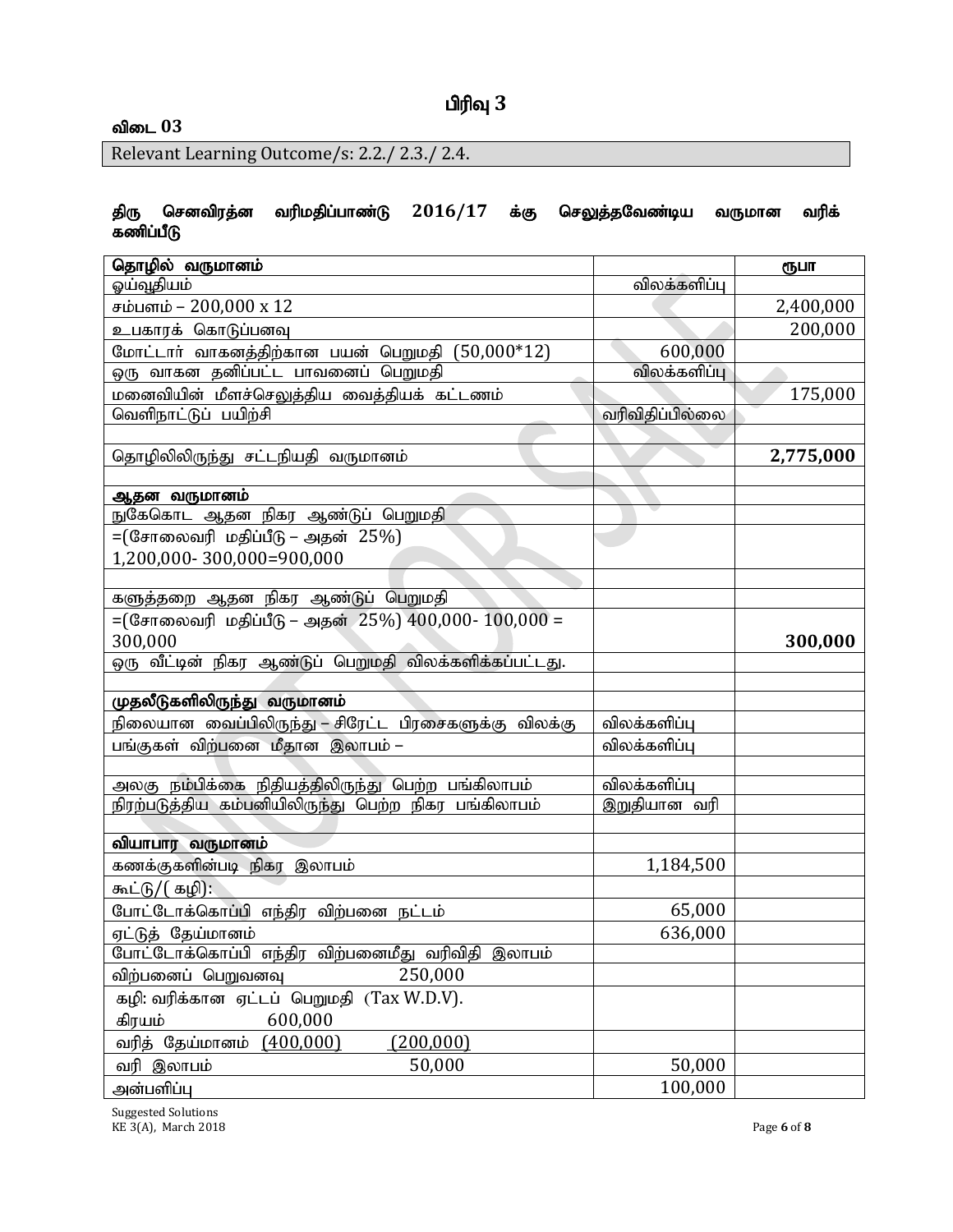| செம்மையாக்கிய வியாபார இலாபம்                                       |            | 2,035,500               |
|--------------------------------------------------------------------|------------|-------------------------|
| மொத்த சட்டநியதி வருமானம்                                           |            | 5,110,500               |
| கழி: பிரிவு 32 இன்கீழ் கழிப்பனவுகள்                                |            |                         |
| முன்கொண்டுவந்த நட்டம்                                              | 1,350,000  |                         |
| கோரியது–                                                           |            |                         |
| தொழில் வருமானம் தவிர்ந்த மொத்த சட்டநியதி                           |            |                         |
| வருமானத்தின் 35% க்கு மட்டுப்படுத்தப்பட்டது.                       | (817, 425) | (817, 425)              |
| கீழ்க் கொண்டுசென்ற நட்டம்                                          | 532,575    |                         |
|                                                                    |            |                         |
| வரிமதிப்பு வருமானம்                                                |            | 4,293,075               |
|                                                                    |            |                         |
| கழி: தகைமைக் கொடுப்பனவுகள்:-                                       |            |                         |
| தொழில்வருமானம் மீதான தகைமைக் கொடுப்பனவு                            |            | (250, 000)              |
| ஏங்களுக்காக நாம் நிதியத்திற்கு அனபளிப்பு - $100\%$                 |            |                         |
| அனுமதிக்கப்பட்டது                                                  |            | (100,000)               |
| தனிப்பட்ட செலவுப் படி                                              |            | (500,000)               |
| (தொழில் வருமானத்திலிருந்து எதுவும் கழிக்கப்படலாகாது. எனினும் இங்கு |            |                         |
| அவருக்கு பிற வருமான மூலங்கள் உள்ளன)                                |            |                         |
| வரிவிதி வருமானம்                                                   |            | 3,443,075               |
|                                                                    |            |                         |
| முதலாவது 500,000 @ 4% = 20,000                                     | 20,000     |                         |
| $500,000 \ @ \ 8\% = 40,000$<br>அடுத்த                             | 40,000     |                         |
| 500,000 @ $12\% = 60,000$<br>அடுத்த                                | 60,000     |                         |
| வியாபார வருமானம் (பிரிவு 59B) (2,035,500-(817,425-                 |            |                         |
| $300,00$ -100,000) = 1,418,075@12% =                               | 170,169    |                         |
| எஞ்சிய 525,000 @ 16%                                               | 84,000     |                         |
| செலுத்தவேண்டிய மொத்த வருமானவரி                                     |            | 374,169                 |
| கழி: வரி விடுகைகள்;                                                |            |                         |
| சுயமதிப்பீட்டின்கீழ் செலுத்திய வரி                                 |            | (100,000)               |
| <b>PAYE</b>                                                        |            | (204,000)               |
| செலுத்தவேண்டிய மீதி வரி/ (மீளப்பெறவெண்டிய வரி)                     |            | 70,169                  |
|                                                                    |            |                         |
|                                                                    |            | (மொத்தம்: 20 புள்ளிகள்) |
|                                                                    |            |                         |
|                                                                    |            |                         |
|                                                                    |            |                         |
|                                                                    |            |                         |
|                                                                    |            |                         |